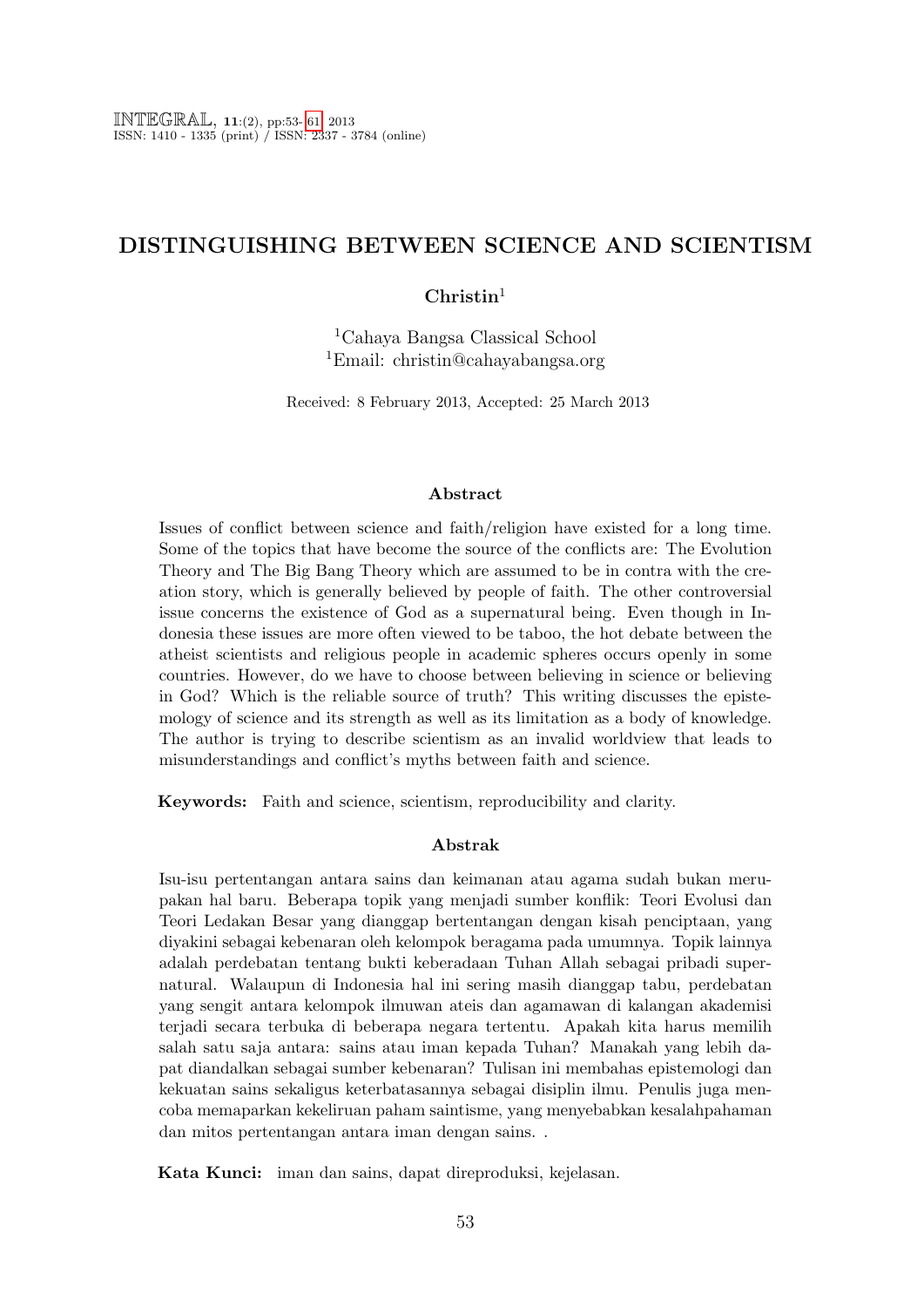#### **CHRISTIN**

# 1. Introduction

In the vocabulary of the Indonesian language, we are not accustomed to using the word 'Scientism'. Yet I see some cultural consequences of scientism especially within educated communities in Indonesia's large cities. What is Scientism actually? In short, Scientism is the belief that scientific knowledge is the only form of true knowledge.[4] It holds that reality only consists of those things that can be identified by science and supported by evidence drawn from systematic observation and experiments. Scientism assumes that rational knowledge is scientific, and that everything else that claims to be knowledge is just superstitious, irrational, emotional, or nonsensical[\[1\]](#page-8-1). Although Science and Scientism do share the same topics and content, their worldviews are entirely different. There is no warfare between science and religion, but scientism clashes with religion as well as with other disciplines.

# 2. Scientism

Scientism is a philosophy of knowledge; an opinion about the way knowledge can be obtained and justified, human experience is interpreted, and how reason is guided. Scientism is the belief that all valid knowledge is found in natural science. However, the influence of this viewpoint are so great that if these tenets are accepted scientism becomes much more than that. It rapidly becomes an all-encompassing worldview; a perspective from which all of the questions of life are examined; a grounding presupposition which provides the framework by which the world is to be understood. Therefore, from scientism spring many other influences on worldviews, most notably the principles that guide our understanding of meaning and truth, the ethical and social understanding of who we are and how we should live, and ultimately our answers to the important questions about our religious beliefs[\[1\]](#page-8-1).

In his famous book "The God Delusion," the militant atheist Richard Dawkins suggests that the existence of God is a scientific hypothesis. "God's existence or non-existence is a scientific fact about the universe, discoverable in principle if not in practice" (p.72). He wrote a lot and tried to show that, if regarded as a scientific question, the existence of God has poor supporting evidence<sup>[\[2\]](#page-8-2)</sup>. But the problem is not how strong the evidence is, but whether the existence of God is a scientific question. But Dawkins does not even bother to acknowledge the possibility of such a distinction between science and non-science.

# 3. The Scientific Enterprise

To be clear, we will try to explore the definition of science. Semantically, the Latin derivation of science (scientia) simply means "knowledge". The Encyclopdie (edited by Dennis Diderot, published during 1751-1777) defines science as a philosophical concept, whether founded on self-evident principles, or via systematic demonstration [\[1\]](#page-8-1). If science just meant systematic knowledge, then theology and economics would still be a science. A Long time ago, science wasn't always understood to mean "natural science" as it is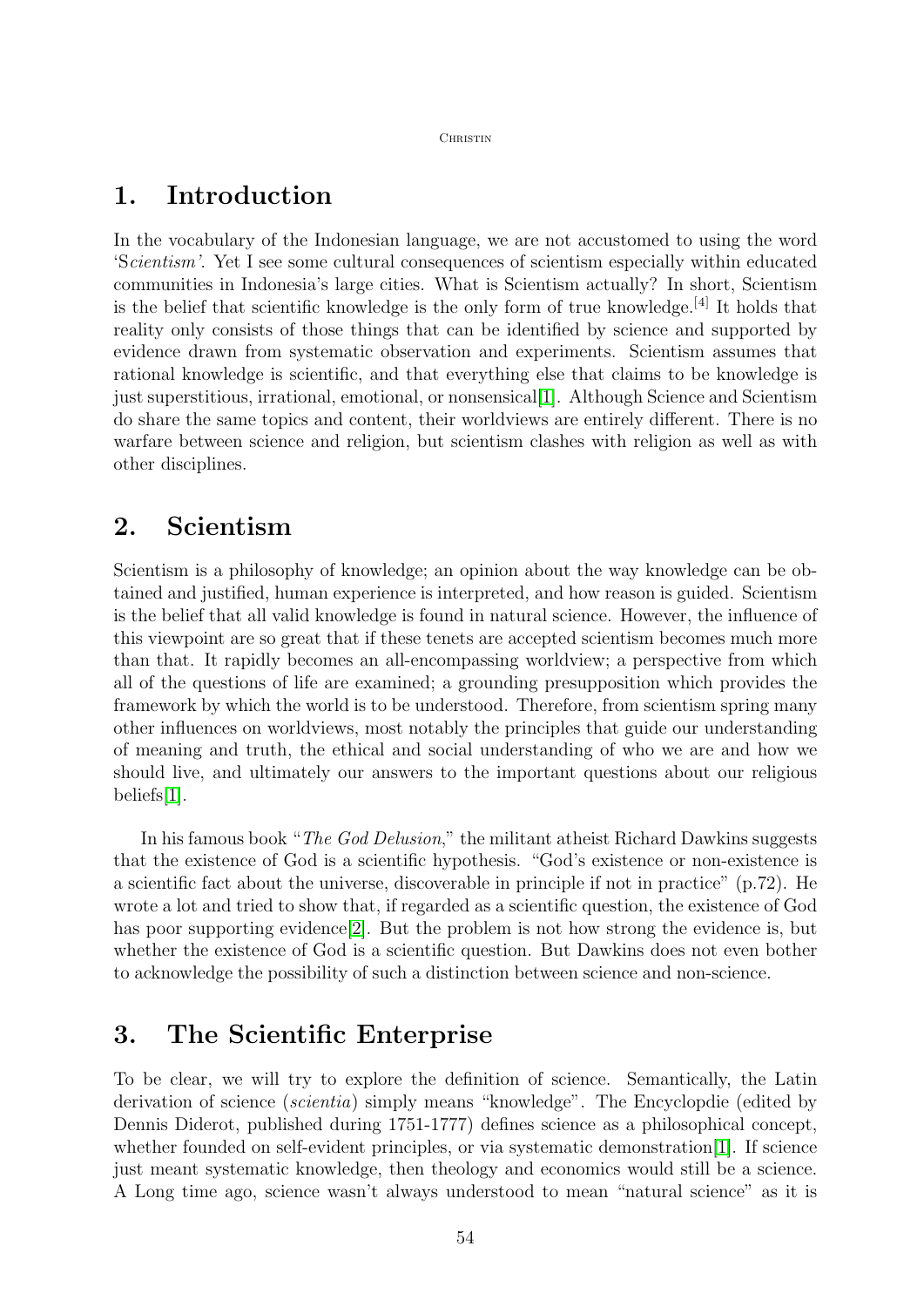today, but simply meant all systematic bodies of knowledge. A historian named Thomas Macaulay (1800-1859) defined science very broadly as "the intellectual component of the *growth of the human mind.*"[\[1\]](#page-8-1). But his examples were: agriculture, medicine, chemistry, botany, magnetism, comets, etc. In other words, he was talking about natural science. Some historical usages still linger (e.g political science, social science). There has been a certain ambiguity for many centuries regarding the usage of the word "science". On the one hand, science has been defined as any body of systematic or orderly thinking, but on the other hand there has been a tendency to regard science solely as natural science, which deals with physics, biology, physiology, cosmology and so on[\[3\]](#page-8-3). In Bahasa Indonesia we usually use the term ' $ilmu$ ' for science as knowledge in general, as is found in ' $ilmu$  politik', 'ilmu sosial' etc. But we have now absorbed the word 'sains' to emphasize natural science which is distinguished from the other 'ilmu'. But even if we use the modern meaning of science as the study of nature, it is still not a coherent way to define science. The word 'nature' is not a clear concept and is ill-defined, so rather than defining science through its topics, it would be better to identify science through its methods[\[3\]](#page-8-3).

We shall address what science is, not based on the subjects that it studies, but from the characteristics and strategies that it develops. The distinctive methods by which scientists have been developing new knowledge are observation, experiment, measurement, systematization, mathematical modeling, self-consistency, etc. Generally we can simply say that science is a body of knowledge which is developed through a scientific cycle described in the diagram below.

We try to make sense of the facts that we observe around us by making theories. A good theory must enable us to form new hypotheses. If we cannot, then scientific inquiry comes to a halt, because the way science progresses is through forming new hypotheses. Unless the theory is fruitful, it is sterile and useless[\[4\]](#page-8-4). The hypothesis is then tested through a controlled experiment. Successful confirmation of the hypothesis does not necessarily prove the theory to be a hundred percent true. It just makes the theory stronger and more convincing in its explanatory power and its dependability in making predictions. Likewise, if a hypothesis is not confirmed by experiment, it doesn't necessarily mean the theory has been disproved. There are some possible reasons for the unconfirmed hypothesis: a flawed experiment (error, malfunction, and unknown/unanticipated effect), misinterpretation of data by the researcher, misunderstood theory by the researcher that led him to make a false hypothesis, or a hypothesis that may have addressed an area which the incomplete theory doesn't encompass yet  $|4|$ .

It is incorrect to look down upon theories as inferior to facts. In science, everything is theoretically based. It is also incorrect to regard a theory as having the same status as scientific facts. For example, the proposition that says "All matter is made of atoms" is a theory, not a scientific fact because we don't yet understand about dark matter (which is still hypothetical, and is believed to make up 22% of the mass of the universe, and has mass but no electrical charge) and it cannot fit into our atomic theory of matter[\[4\]](#page-8-4).

Here is an example of how the scientific cycle drawn above works in the development of humans' understanding about heavenly bodies. Begin with the observable facts about the time when the sun rises & sets every day, the moon's shape every night, retrograde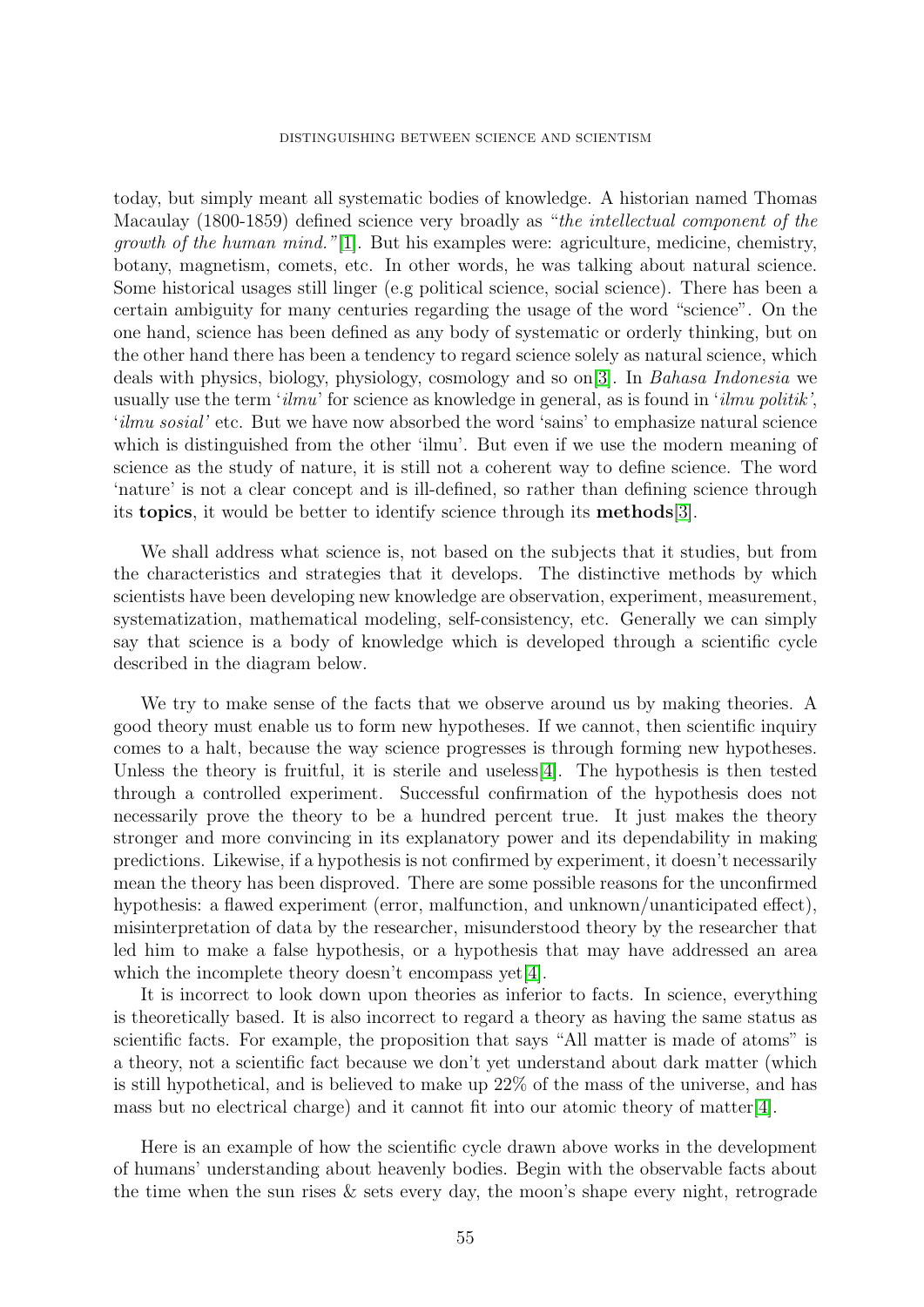

**CHRISTIN** 

Figure 1. Diagram of The Scientific Cycle<sup>[\[4\]](#page-8-4)</sup>.

motion of certain planets, the pattern of the stars' appearances, etc. And thus, Ptolemy espoused the geocentric model of all known heavenly bodies. It can explain why planets appeared in different parts of the sky at different times. The mathematical models were sophisticated and could be used to make predictions about planetary movements such as dates of eclipses. Yet predictions made using the Ptolemaic model always contain some error (by a few days/weeks), while Copernicus' new model (1543) did as well as the Ptolemaic theory and while still had some error but is comparably accurate. What was interesting though is that the math models were significantly simpler because of the assumption that the sun is in the middle of the solar system. In 1563, Tycho Brahe used the Copernican model to predict the Saturn and Jupiter conjunction, and found that the prediction was still off by a few days. So it was not a completely correct model yet. In 1609, Johannes Kepler resolved this problem by discovering that the planetary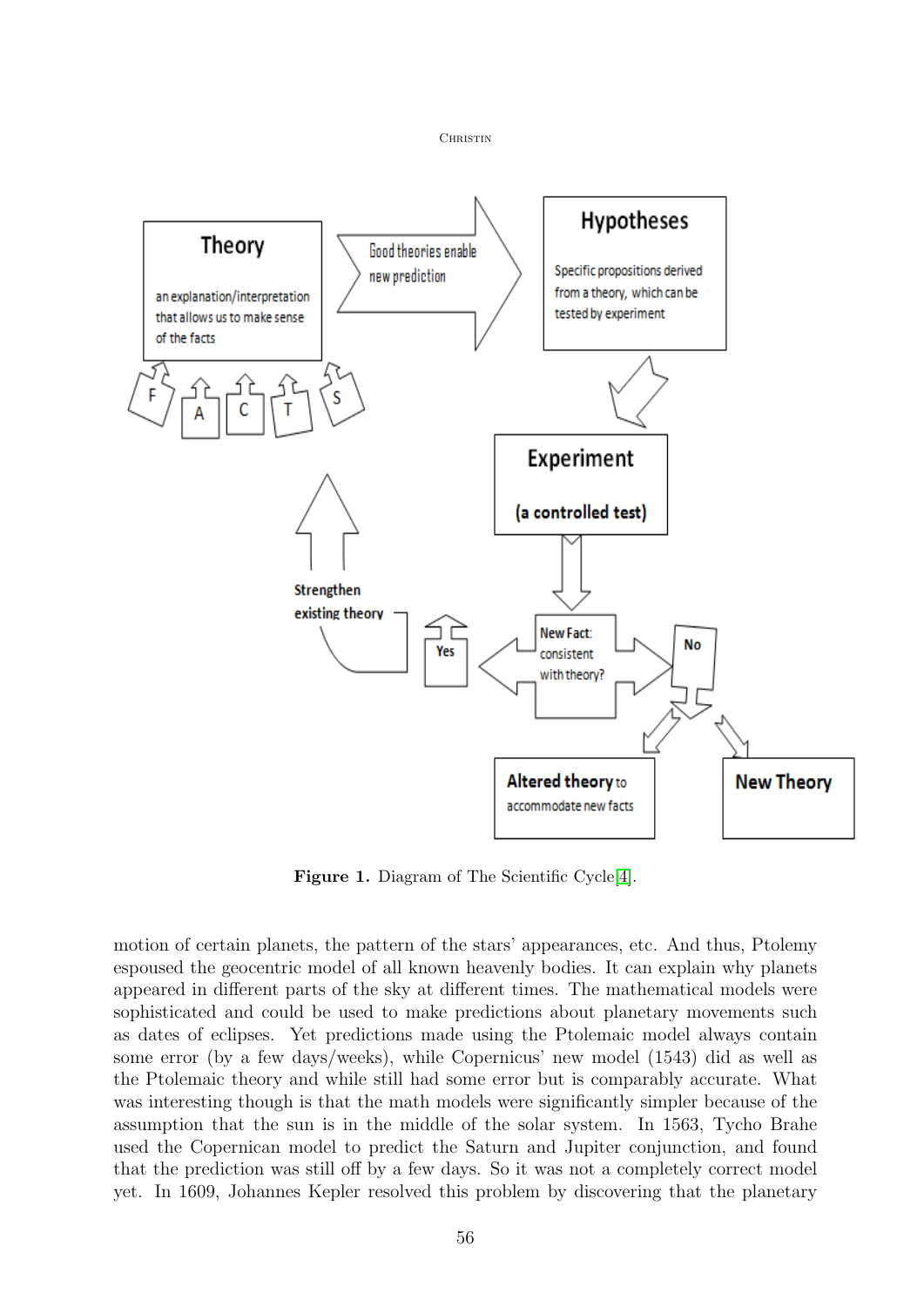orbits were elliptical. This improvement has been triumphant and stands to this day as our theoretical understanding of how the solar system works. If we could summarize the complexity of that scientific enterprise cycle into two crucial characteristics, then those are reproducibility and clarity[\[4\]](#page-8-4).

#### 3.1. Reproducibility

Michael Faraday is an interesting person in the history of science. It was said of him that whenever he heard about a new discovery reported in a scientific meeting or journal, he would rush down to his laboratory at the Royal Institution in London and try to reproduce it. Michael Faraday said that he had the most active imagination; he could imagine anything out of a radiant light, but imagination must be anchored by facts. He said that "Facts were important to me and saved me. Without experiment, I am nothing." So Faraday emphasized the vital role that reproducible experiments have in scientific development[\[1\]](#page-8-1).

One question may arise about observational sciences like astronomy. How could we reproduce an observation of those heavenly bodies such as an expanding star? Of course it was a single event, but It was not a unique event; there are many other similar stars that have expanded in the same way. Even more, when we recorded the expansion and tracked back to estimate a certain date, we found that it was accurate. It was accurate because the repeatability gave astronomers the ability to predict with amazing precision the phenomena of the heavens. Observational science requires *multiple repeatable examples* of the phenomenon or specimen under consideration. It does not require that these can be produced at will in the way that a laboratory experiment can in principle be performed at any hour on any day  $[3]$ . Observations may be constrained by the fact that the examples of interest occur only at certain times (e.g., eclipses) or in certain places (e.g., in specific habitats), over which we might have little or no control. But it does require that multiple examples exist and can be observed.

There are many disciplines which are not reproducible. History, for example doesn't possess the character of reproducibility. How could we know the truth about Soekarno and Hatta that they read the independence text in Jakarta on August  $17^{th}$ , 1945? Obviously, it is concerned with unique events in the past that cannot be repeated. We recognize it as a (historical) fact even though we cannot prove it scientifically. History is real and essential knowledge, but is simply not scientific in the sense that we mean today. Similarly, the study of the law is a field whose research and practice cannot be scientific because it is not concerned with the reproducible. The circumstances of particular events cannot be subjected to repeated tests or to multiple observations. Those examples are to illustrate that science is not the only knowledge there is; it may not even be the most important knowledge. And however much we might hope for greater precision and confidence in the findings of the non-scientific disciplines, it is foolish to think they will ever possess the kind of predictive power that we attribute to science. Those fields of study do not lend themselves to the epistemological techniques that underlie the reliable models and convincing proofs of science. They are about more indefinite, intractable, unique, and often more human problems[\[1\]](#page-8-1),[\[3\]](#page-8-3).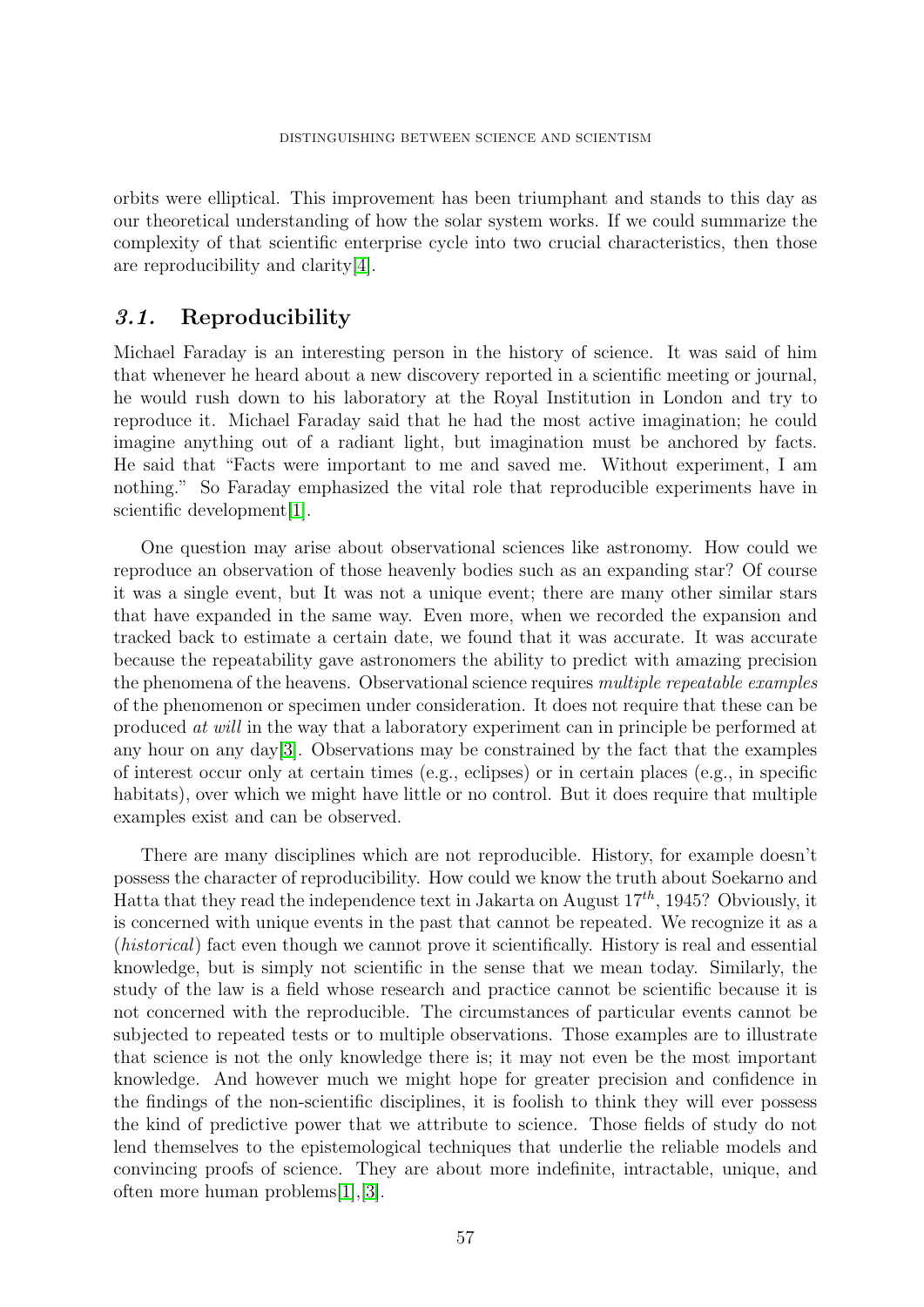#### Christin

### 3.2. Clarity

Clarity is a foundational requirement of the expression and communication of reproducibility. The result of any scientific experiment has to be expressed in terms that are unambiguous, otherwise it is impossible to judge whether the repeated experiment confirms the prior result. In measurement, we reduce the description of nature into numbers. In physics, mathematical expression is ideal, but in other fields like biology, many physiological processes and living organisms' characteristics are not described in mathematic language, yet they still demand high clarity.

#### 3.3. The scope of Science

Many other matters are not scientific (in the sense of natural science) because they are lacking those two qualities of reproducibility and clarity. But nevertheless they are important and true. For example: the beauty of a sunset, justice, compassion, a symphony, terror, and amorous love. Scientifically, we can describe a musical symphony in terms of numbers and digital waves, but do those presentations describe the significance of the beauty of the music? Is the sound of music simply nothing more than the vibration of air molecules? The meaning of music is not captured in electronic representation but by the act of hearing. Music is an example of a field that lacks clarity, but it doesn't mean that music itself is not real knowledge[\[3\]](#page-8-3).

This requirement of reproducibility and clarity also means that science is limited. Some types of knowledge are deliberately excluded by science. A good example of what is not included in science is the description of purpose. Jacques Monod wrote in his "Chance and Necessity" that the cornerstone of the scientific method is the postulate that nature is objective, or in other words, the systematic denial that "true" knowledge can be achieved by interpreting phenomena in terms of final causes, that is to say, of "purpose"[\[3\]](#page-8-3). This quote describes an example of opposition to implicit scientism. It does describe the characteristic of natural science that it rules out purpose. There can never be a scientific description of purpose.

I hope the long discussion of what science really is, and how scientific enterprise works will enable us to distinguish between what is science and what is NOT science in the modern context. At least the two characteristics mentioned above will be sufficiently accepted as necessary criteria and an important part of the definition of science. Demarcation between science and non-science becomes a complicated task in the context of scientism. Because scientism thinks that the only valid reason and evidence are those which can be obtained by scientific methods, distinguishing science and non-science is like separating sense and nonsense. For example, in several countries, the debate continues about whether the theory of evolution needs to be taught in high schools. This dispute would not be a problem if we get rid of this worldview of scientism [\[3\]](#page-8-3).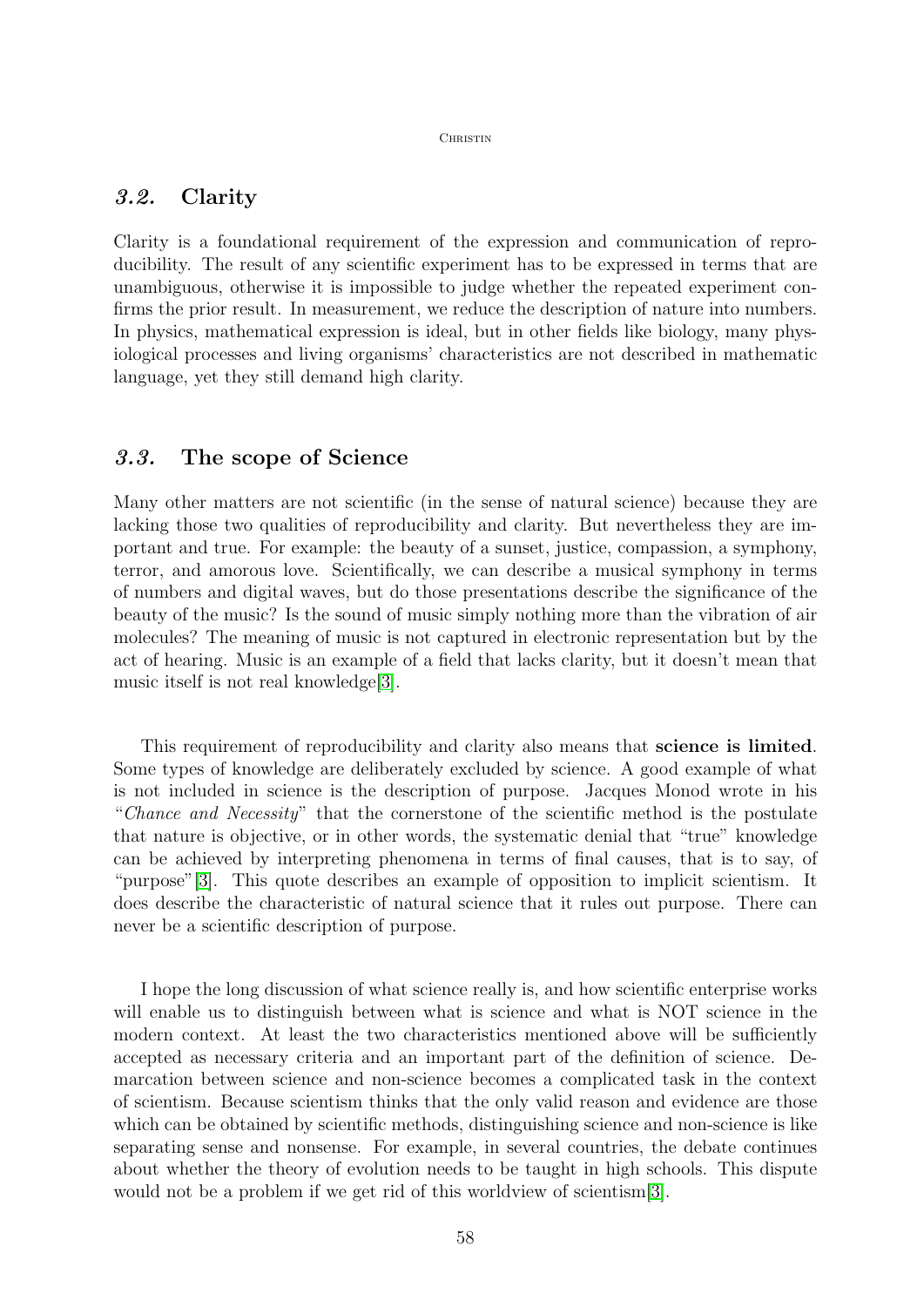## 4. Scientism in history and its influence today

The objection to scientism doesn't come only from science but also from economics, one of the most distinguished social discipline. F.A Hayek, a Nobel Prize winning economist wrote:

"During the first half of the nineteenth century, a new attitude made its appearance. The term science came more and more to be confined to the physical and biological disciplines which at the same time began to claim for themselves a special rigorousness and certainty which distinguished them from all others. Their success was such that they soon came to exercise an extraordinary fascination on those working in other fields, who rapidly began to imitate their teaching and vocabulary. Thus the tyranny commenced which the methods and technique of the Sciences in the narrow sense of the term have ever since exercised over the other subjects. These became increasingly concerned to vindicate their equal status by showing that their methods were the same as those of their brilliantly successful sisters rather than by adapting their methods more and more to their own particular problems. And, although in the hundred and twenty years or so, during which this ambition to imitate Science in its methods rather than its spirit has now dominated social studies, it has contributed scarcely anything to our understanding of social phenomena. Not only does it continue to confuse and discredit the work of the social disciplines, but demands for further attempts in this direction are still presented to us as the latest revolutionary innovations which, if adopted, will secure rapid undreamed of progress." [\[1\]](#page-8-1).

Post-modernism's<sup>[1](#page-6-0)</sup> rejection of science is actually a rejection of scientism. Jean Francois Lyotard (1979) said: "Scientific knowledge does not represent the totality of knowledge; it has always existed in addition to, and in competition and conflict with, another kind of knowledge, which I will call narrative. Knowledge is not the same as science"[\[3\]](#page-8-3). Unfortunately, many people take this philosophy to the extreme in rejecting scientific expertise. The danger in postmodernism is that it burns the whole barn to kill a single mouse inside. And it is not necessary as long as we draw a clear boundary between science and scientism.

One might ask, when was scientism actually established? It is often thought that the old "war" between science and religion (as an area that is most attacked by atheism, which is the descendant of scientism) began back in the time of Galileo.

The picture presented here portrays science as a scientific saint who wins a battle over religion. Galileo in the painting is drawn in a very heroic pose, with a halo around his head and an illuminated face. The inquisitor is painted as antagonist and is demanding at Galileo to repent. This picture describes an event that happened in the  $17^{th}$  century, but was itself created with a 19th century view. This painting of Galileo's trial captures the spirit of the scientism during that time. Scientism was a strategy used in the battle to overthrow religious authority in universities during the  $19<sup>th</sup>$  century[\[3\]](#page-8-3).

<span id="page-6-0"></span><sup>1</sup>Postmodernism essentially stems from a recognition that reality is not simply mirrored in human understanding of it, but rather, is constructed as the mind tries to understand its own particular and personal reality. Postmodernism is skeptical of explanations which claim to be valid for all groups, cultures, traditions, or races, and instead focuses on the relative truths of each person.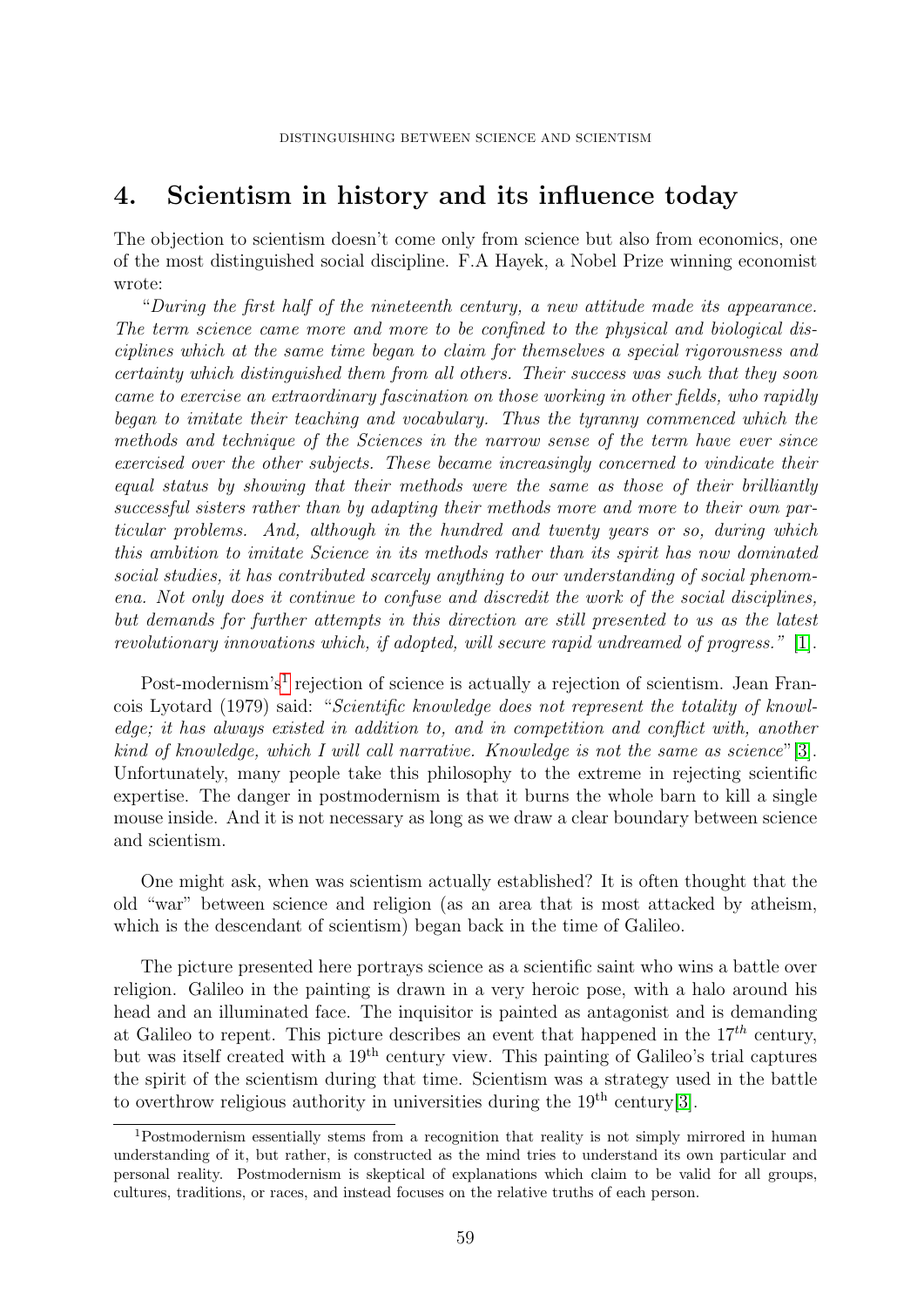**CHRISTIN** 



Figure 2. "Galileo\_what really happened" [\[5\]](#page-8-5).

From history, we can see that the worldview of scientism has affected several other worldviews such as: positivism (true knowledge must become scientific), social Darwinism (an attempt to derive purpose and meaning scientifically), sociobiology and evolutionary psychology (derive values and morality scientifically) and lastly: 'new' atheism. I will briefly discuss new atheism here to show that it really comes from the worldview of scientism[\[3\]](#page-8-3).

The three main ideas of new atheism are: first, God is a scientific hypothesis which science has now shown to be poorly validated. Second, religion is viewed as a pure natural phenomenon or product of human psychology. Dawkins suggests that 'personal' experience of communicating with God is analogue to some mental illness. "Constructing model is something that human brain is very good at. When we are asleep it is called dreaming; when we are awake we call it imagination or, when it is exceptionally vivid, hallucination." [\[2\]](#page-8-2). Third, religion is evil.

The first and the second are based on scientism. The distinction between scientific questions about nature and metaphysical questions about God is very obvious[\[3\]](#page-8-3). Not every question can be answered scientifically. Sure, there are historical questions, and philosophical questions whose answers are not going to be a kind of scientific evidence. Sir Jonathan Sacks said," We can't prove that life is meaningful and that God exists, but neither can we prove that love is better than hatred, forgiveness than revenge. Almost none of the truths by which we live are provable. [\[6\]](#page-8-6)

## 5. Conclusion

Science has limitations of scope, inherent within its characteristics and methods, which don't apply to many important aspects of life. Science alone cannot prove the theistic perspective, neither can it disprove it. Scientism, on the other hand, is an inevitable rival